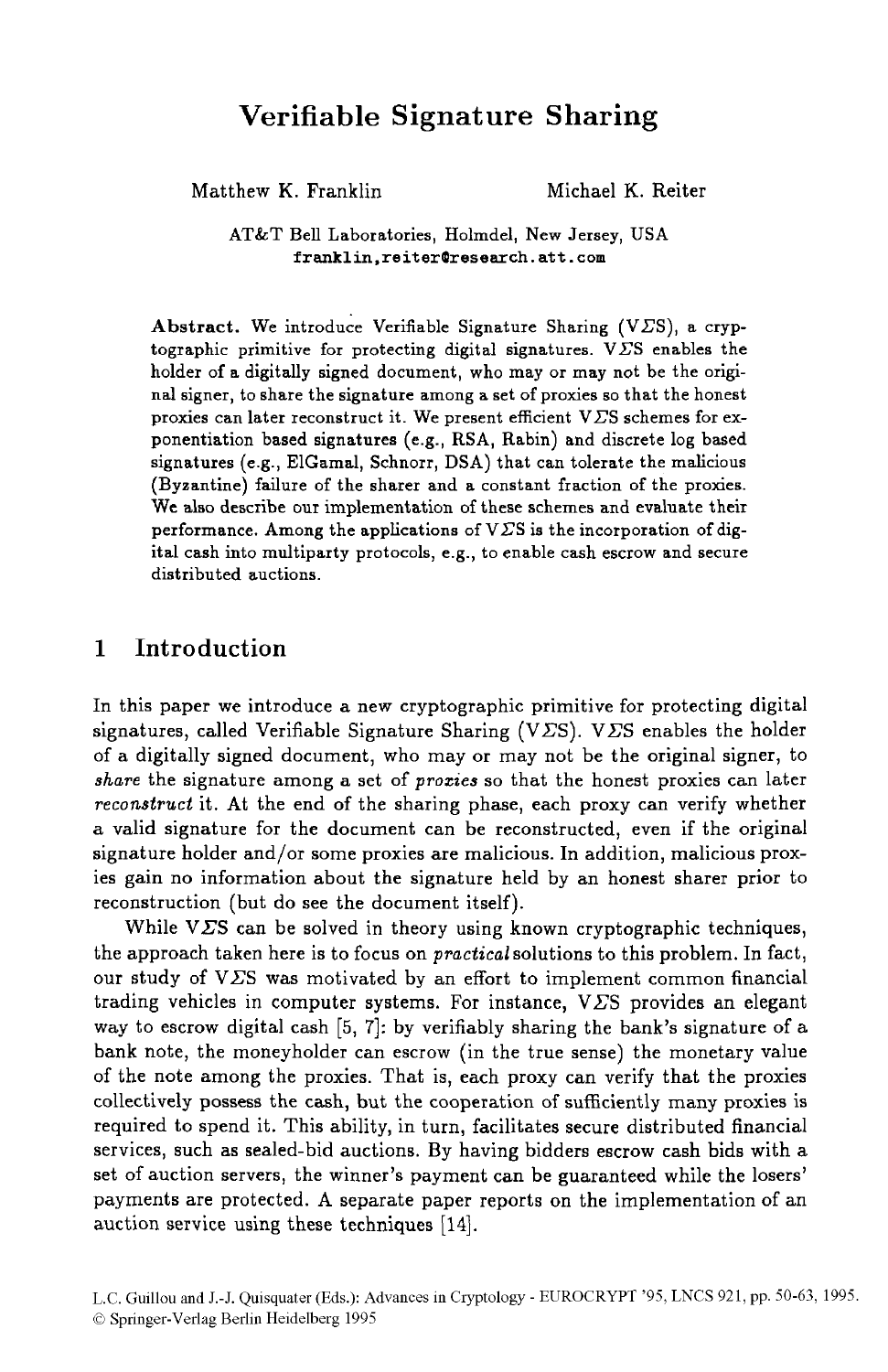More generally,  $V\Sigma S$  has applications whenever a signed document should become valid only under certain conditions (e.g., a will, a "springing power of attorney" [17], or an exchange of contracts). Verifiably sharing the document's signature, with "trigger" instructions given to all proxies, ensures that the signature will not be released until the honest proxies believe that the triggering events have occurred.

We have developed V $\Sigma$ S schemes for many digital signature schemes, including **RSA** [24] (with public exponent **3),** Rabin [22], ElGamal [12], Schnorr [25], and the Digital Signature Standard [11]. Our protocols are simple and efficient. Sharing requires a single broadcast from the signature holder to the proxies, followed by a single round of broadcasts among the proxies. Reconstruction requires no interaction, beyond a single message sent from each proxy to the reconstructor. Our protocols can tolerate a malicious sharer and a constant fraction of malicious proxies. Almost all of our protocols ensure the secrecy of the signature in a strong sense (related to simulatability), but we consider a weaker, heuristic notion of secrecy as well. Some of our protocols exploit precomputation by the proxies to improve performance. We summarize our results in Table 1, which includes performance data in milliseconds for our protocols on a network of SPARCstation 10s, for 512-bit moduli and the minimum number of proxies that can tolerate one faulty proxy.

| scheme                                   | faults               |     |        |       |          | precomp? secrecy  test size share time recon time |
|------------------------------------------|----------------------|-----|--------|-------|----------|---------------------------------------------------|
| $\left {\rm RSA}\right.\left(e=3\right)$ | )/5 <br>'n           | yes | strong | $n=6$ | $330$ ms | 6 <sub>ms</sub>                                   |
| Rabin                                    | 14 (<br>$\mathbf{a}$ | ves | strong | $n=5$ | $251$ ms | 3 <sub>ms</sub>                                   |
| ElGamal                                  | /3<br>l n            | no  | strong | $n=4$ | $862$ ms | $321$ ms                                          |
| Schnorr                                  | /3<br>$(n -$         | no  | strong | $n=4$ | 514 ms   | $117$ ms                                          |
| DSA                                      | /3<br>(2)            | no  | weak   | $n=4$ | 587 ms   | $116$ ms                                          |

**Table 1.** Summary of results  $(n = number of prices)$ 

The rest of this paper is structured as follows. In Section 2, we place  $V\overline{\Sigma}S$  in the context of related work. Section **3** presents our system model and definitions. **VES** for exponentiation-based signature schemes is presented in Section **4,** and for discrete log-based schemes in Section 5.  $V\Sigma S$  schemes with heuristic secrecy are discussed in Section **6.** Section 7 addresses the performance of the schemes, including a discussion of the numbers in Table 1. We conclude in Section 8.

### **2 Related Work**

In this section, we describe previous cryptographic research to which Verifiable Signature Sharing is connected, and from which we have borrowed many of our techniques.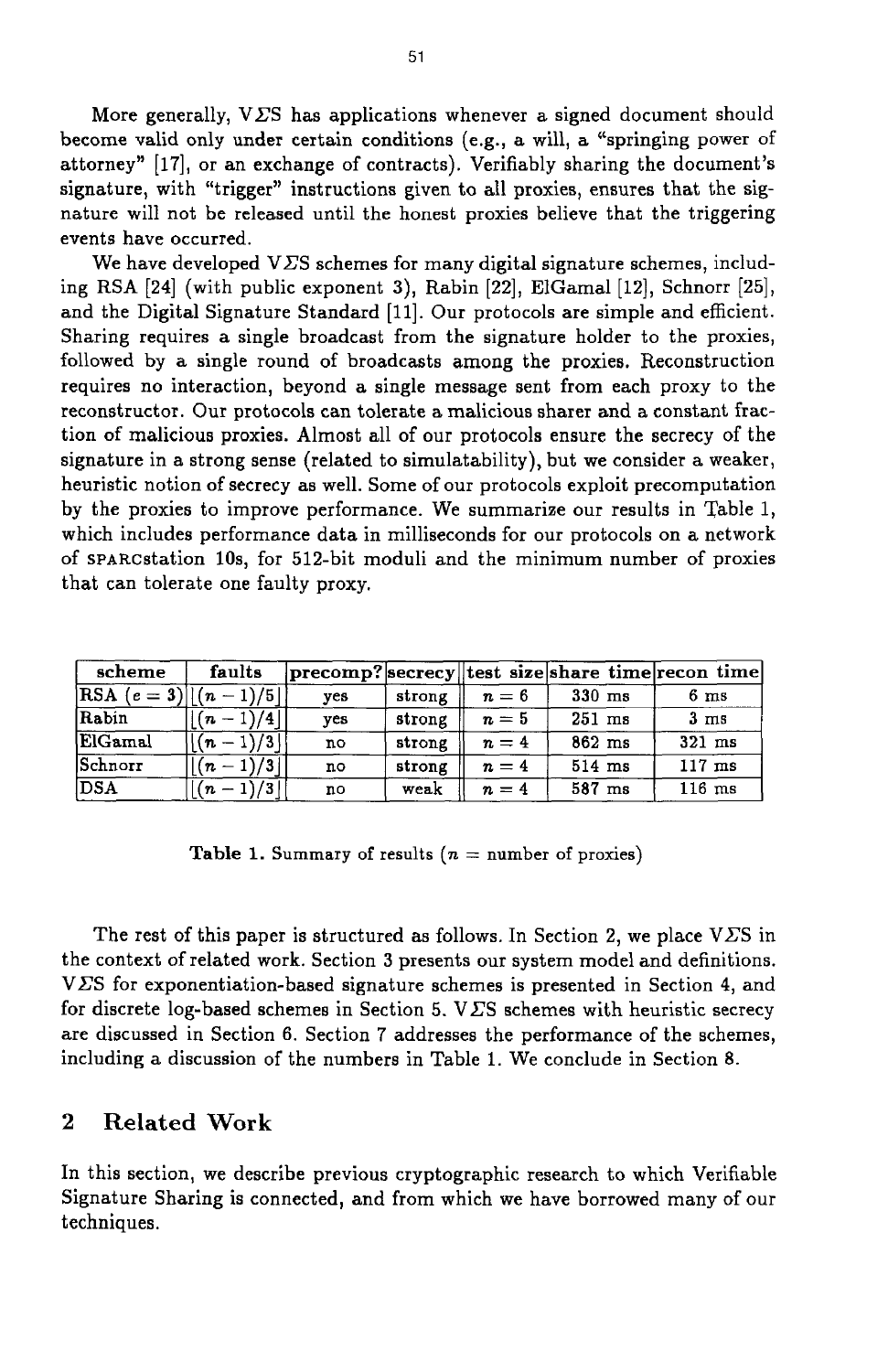VES is related to, but different from, the idea of threshold signature schemes (see survey [lo]). Such schemes enable any subset of sufficiently many members of an organization to sign documents **on** behalf of the organization. Some of the functionality of our  $V\bar{Z}S$  schemes could be achieved by the sharer distributing the ability to sign the document among the proxies using a threshold signature scheme. One important difference is that the sharer must be the original signer of the document. **A** second difference is that **a** too-large coalition gains the ability to forge any document, rather than just reconstruct those signatures that are shared. We can state this second difference another way. Threshold signature schemes-and, more generally, function sharing schemes [9]-enable the efficient computation of a secret function (signing) **on** a public input (the document). VCS enables the efficient computation of *a* public function (signature verification) on **a** shared secret input (the signature).

**VES** is related to a distributed verification protocol for undeniable signatures, due to Pedersen [21]. In an undeniable signature scheme, each signed document has associated with it some secret information, distinct from the signer's private key. To verify an undeniable signature of **a** document requires interaction with the possessor of the corresponding secret information. Pedersen shows how the original signer of a document can distribute the ability to verify it. In this case, the signed document is public, the secret information for that signature is shared among the verifiers, and the private key of the signer is uninvolved in the verification. Some of his methods, which in turn are based on ideas from Feldman [13], are central to our V*ES* schemes for ElGamal, Schnorr, and DSA.

V $\Sigma$ S is related to "fair public-key cryptosystems" [20]. These schemes also enable certain public predicates, related to encryption and decryption keys, to be evaluated efficiently on shared secret inputs. The shared secret input in this case is a private decryption key. The public predicate is that the decryption key bears the appropriate inverse relationship to the public key.

The notion of secure distributed computation, *or* "mental games" **[15,** 2, 61, is also closely related. That work builds on secret sharing [26, 41 and verifiable secret sharing  $[8, 13, 21]$  techniques. General and powerful "completeness theorems" for securely evaluating arbitrary boolean or arithmetic circuits yield  $V\overline{\Sigma}S$ as a special case. However, the message complexity of these general solutions (and the number of encryptions) is typically a large constant times the **size** of the circuit. The circuit size of known public-key signature schemes is too large for these methods to be feasible. By adapting some of the techniques of earlier schemes in novel ways, we achieve  $V\Sigma S$  with low communication complexity.

# **3 Model and Definitions**

**A** VES scheme **is** a pair of protocols (for "sharing" and "reconstructing") involving a dealer *D* (called the "sharer" in the Introduction), *n* proxies  $P_1, \ldots, P_n$ , and a reconstructor *R.* The dealer begins with a document m and **a** signature  $\sigma(m)$  for the document, created by itself or by another. At the end of the sharing protocol, the honest proxies either *accept* or *Teject.* If the honest proxies accept,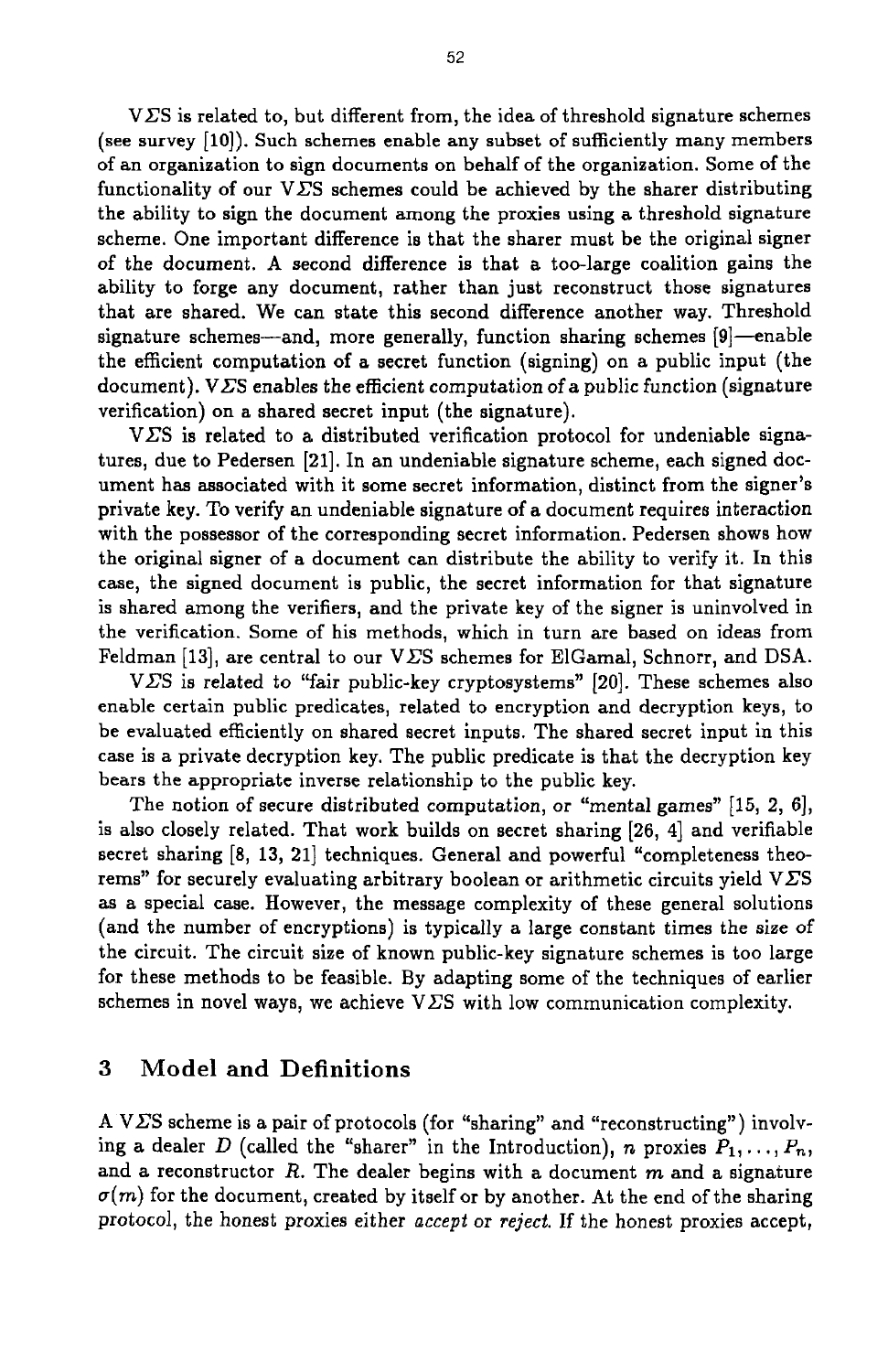then they know *m* (but not  $\sigma(m)$ ) at the end of the sharing protocol, and the reconstructor will know  $\sigma(m)$  (and  $m$  if desired) at the end of the reconstruction protocol. The reconstructor does not participate in the sharing protocol, and the dealer does not participate in the reconstruction protocol.

Faulty parties (proxies and/or the dealer) are assumed to be controlled by a single adversary, who can see the contents of their memories, and can cause them to deviate from the protocol in an arbitrary manner (Byzantine faults). The reconstructor is assumed to be honest throughout the reconstruction protocol. Since **our** reconstruction protocols are non-interactive, the only effect of a faulty reconstructor **is** to prevent its own success.

We assume that the dealer can send an authenticated message privately to any proxy, and that any proxy can send an authenticated message privately to the reconstructor. We **also** assume that the dealer or any proxy can reliably broadcast a message to the set of proxies (Byzantine Agreement **[19]).** More precisely, each reliable broadcast in our V $\Sigma$ S protocols results in the same message being delivered to all honest proxies (and thus is *terminating* in the sense of [16]), and this message is the same as the message broadcast if the sender is honest.

Finally, the dealer and the proxies are assumed to know the public key of the original signer, which is assumed to be a valid public key.

### **3.1 t- Resilience**

We say that our V*ES* scheme is *t*-resilient if the following conditions hold:

**Completeness:** If the dealer is honest, and at most *t* proxies are faulty, then each honest proxy will accept.

**Soundness:** If at most *t* proxies are faulty and any honest proxy accepts at the end of the sharing protocol, then every honest proxy accepts at the end of the sharing protocol and reconstruction will be successful (regardless of whether the dealer is honest or faulty).

**Secrecy:** Anything that can be computed by an adversary that controls up to *t*  faulty proxies, after participating in *k* sharing protocols with an honest dealer, can **also** be computed by the adversary without participating in any sharing protocols (i.e., from the *k* unsigned documents and the public keys of the original signer).

We will say that our V*ES* scheme is *t*-resilient with "heuristic secrecy" if only completeness and soundness can be proven, while heuristic evidence supports some weaker version of secrecy, e.g., that **no** "useful" information **can** be computed from what is seen by a computationally bounded adversary.

### **3.2 Secret Sharing**

Our protocols make extensive use of the polynomial based secret sharing scheme due to Shamir **[26]. A** dealer wishes to share *a* secret **s,** from a finite field *F,*  among *n* parties. The dealer chooses  $a_1, \ldots, a_t$  from the uniform distribution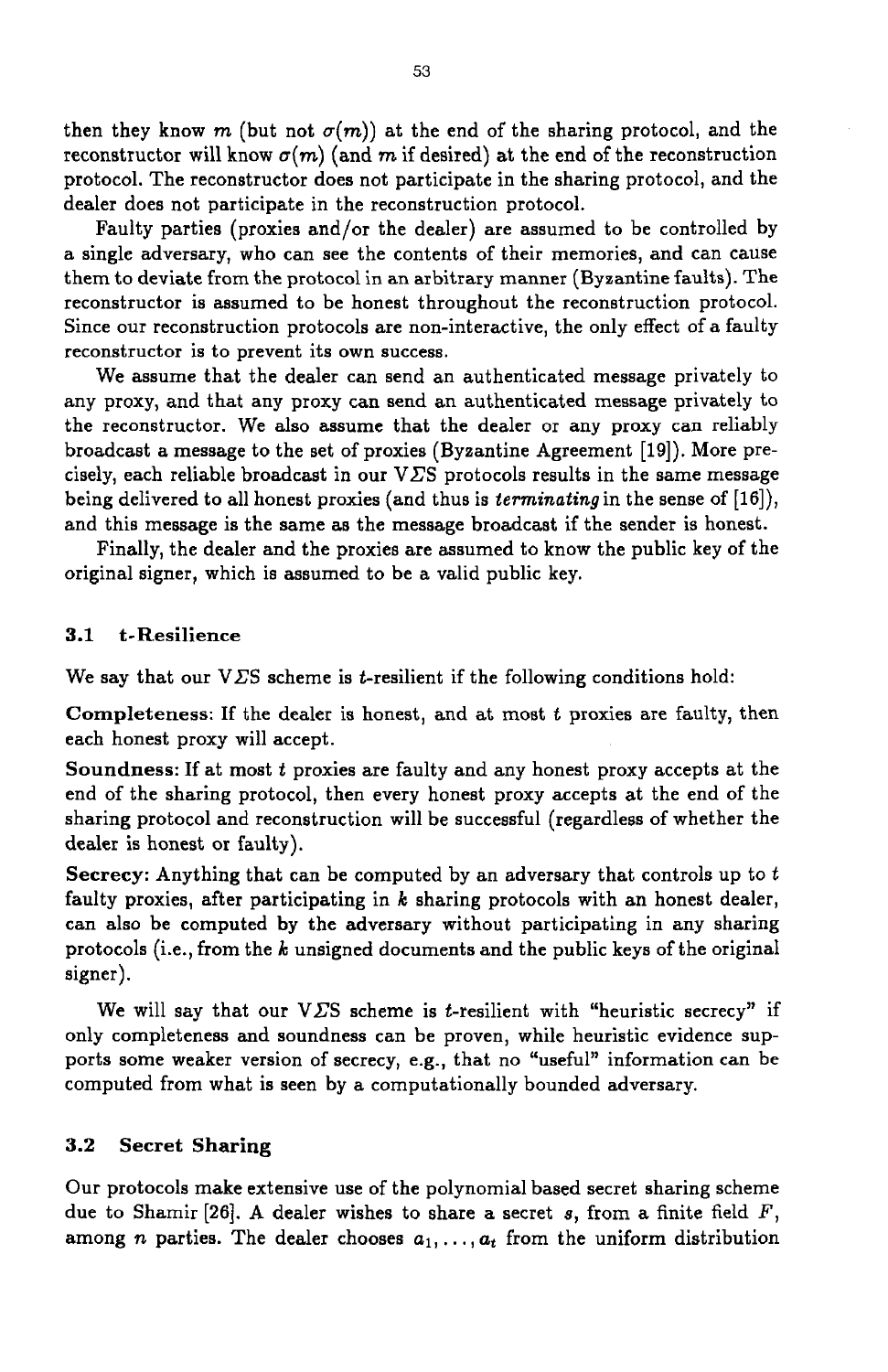on *F*; this is denoted  $a_1, \ldots, a_t \in_R F$ . Let  $g(x) = a_t x^t + \cdots + a_1 x + s$ . Party *i* is given the share  $(i, g(i))$ ,  $1 \leq i \leq n$ . The parties  $S \subseteq \{1...n\}$ ,  $|S| = t + 1$ , can recover the secret using the Lagrange formula for interpolation  $(z = 0)$ : can recover the secret using the Lagrange formula for interpolation  $(z = 0)$ :<br> $g(z) = \sum_{i \in S} c_i g(i)$ , where  $c_i = \prod_{j \in S, j \neq i} (z - j)(i - j)^{-1}$ . No subset of up to *t* shares yields any information about the secret.

Our V $\Sigma$ S schemes for exponentiation based signatures use polynomial based secret sharing over the ring  $Z_N$ , where N is the product of two large primes. The properties of secret sharing still hold in this case (e.g., see **[9]).** In particular, the Lagrange interpolation formula is well-defined as long as *n* is smaller than the prime factors of *N* (and thus  $(i - j)^{-1}$  mod *N* always exists).

### **4 VES for Exponentiation Based Signatures**

In this section, we present V $\Sigma$ S schemes for exponentiation based signature schemes, i.e., RSA with public exponent **3,** and Rabin. The following is an informal description of how the protocol works for RSA. The signature is the cube root of the hash of a document. The dealer uses Shamir's polynomial based secret sharing scheme to share the signature among the *n* proxies, using some degree *t* polynomial. The dealer then broadcasts the corresponding points of the cube of this polynomial. The proxies convince themselves that (1) a value has been shared using a degree *t* polynomial; and (2) the cube of this polynomial shares the cube of the signature, i.e., the hash of the document itself. This is enough to ensure that reconstruction will be successful.

To improve the communication complexity of the sharing protocol, we will assume in this section that the proxies have performed some precomputation before participating in any sharing or reconstruction. Specifically, the ith proxy knows (only) the value at *i* of a large number of random degree *t* polynomials. One such "pre-shared" polynomial will be used per execution of the sharing protocol. The proxies can then convince themselves that the signature-sharing polynomial has degree *t* by adding one of the pre-shared polynomials to it, and verifying the degree of the sum. The proxies can precompute these preshared polynomials using standard multi-party secure computation protocols. The computation for all shared polynomials can proceed in parallel, requiring only a constant number of rounds of communication. Alternatively, a single trusted source can provide the proxies with such values, and then destroy itself.

### **4.1 RSA Signatures**

Suppose that the signature scheme is ("hashed") RSA with encrypting exponent  $e = 3$ , decrypting exponent *d*, and modulus *N*. The dealer begins with  $m, \sigma(m)$ , where  $\sigma(m) = (h(m))^d$  mod *N* for some publicly known one-way hash function *h.* Assume that  $p_1(x), p_2(x), \ldots$  are a supply of random degree *t* polynomials shared among the proxies, i.e., each proxy  $P_i$  holds  $p_1(i), p_2(i), \ldots$  No proxy knows anything further about these polynomials. The polynomial  $p_j(x)$  will be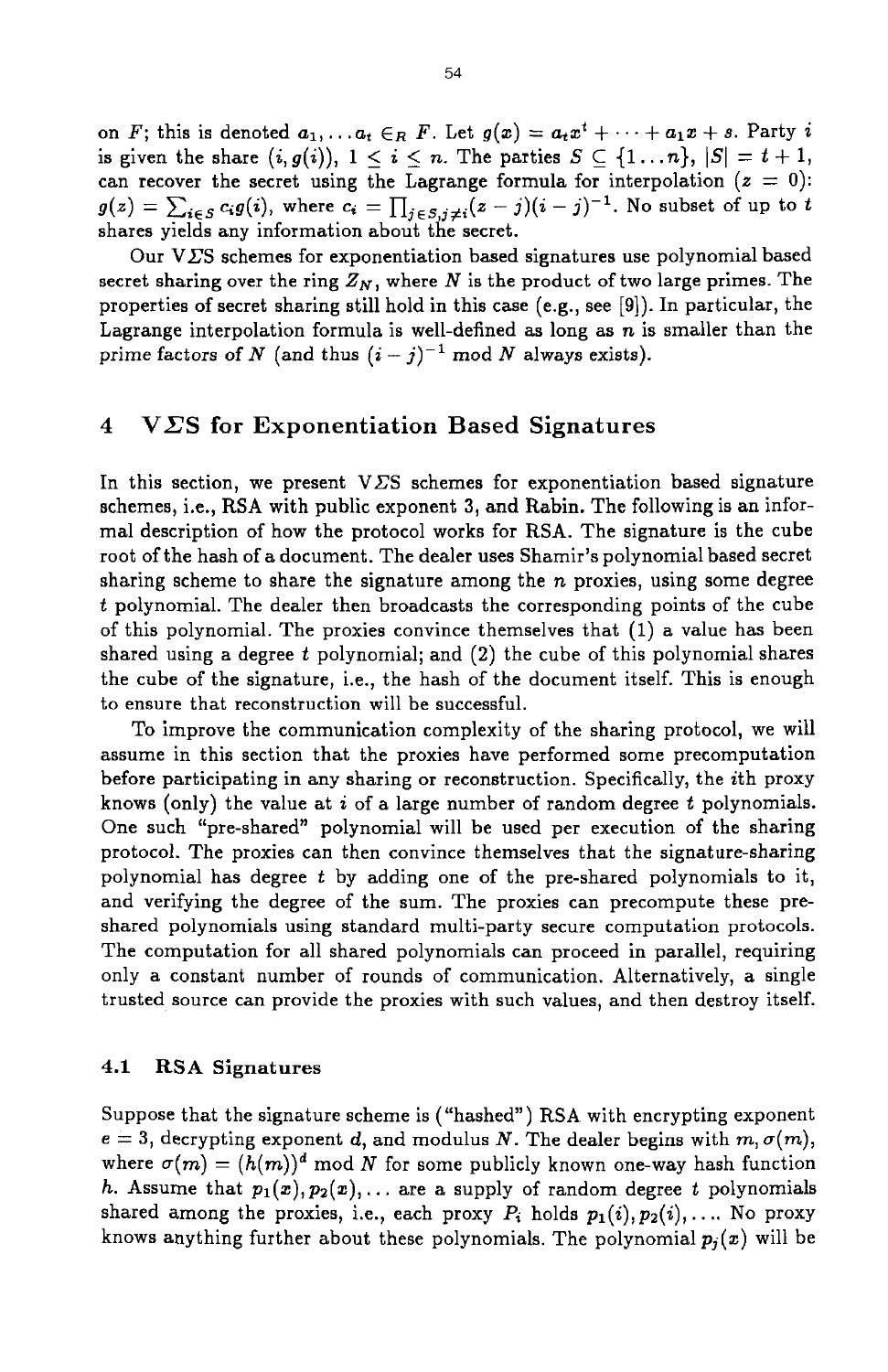used in the jth sharing protocol. We do not consider concurrent executions of the sharing protocol.

# **Sharing Protocol**

- 1. D sends messages privately and by reliable broadcast to the proxies:
	- a. *D* chooses  $a_t$ ,...,  $a_1 \in R Z_N$ , and finds  $f(x) = a_t x^t + \cdots + a_1 x + \sigma(m)$ .
	- b.  $D \rightarrow P_i$  privately:  $y_i = f(i) \text{ mod } N$  (for all  $i, 1 \leq i \leq n$ ).
	- c.  $D \rightarrow P_1, \ldots, P_n$  by reliable broadcast:  $m, y_1^3 \text{ mod } N, \ldots, y_n^3 \text{ mod } N$ .
- 2. Let the broadcast values (from 1c) be denoted  $m, z_1, \ldots, z_n$ . Assume that this is the jth sharing protocol in which the proxies are participating. Each proxy  $P_i$  computes  $r_i = p_i(i) + y_i \mod N$ , and makes the following reliable broadcast to all proxies:
	- a.  $(r_i, \text{COMPLAN})$ , if  $z_i \neq y_i^3 \text{ mod } N$ .
	- b. *(T,,* ALLOW), otherwise.
- ditions are met (and REJECTS otherwise): **3.** Without further communication, each proxy **ACCEPTS** if the following con
	- a. The values  $z_1, \ldots, z_n$  lie on a polynomial g of degree at most 3t.
	- b.  $g(0) = h(m)$ .
	- c. The values  $r_1, \ldots, r_n$  that were reliably broadcast (in 2) lie on a polynomial *f'* of degree *t,* with at most *t* errors. (Any nonsensical response is counted as an error.)
	- d. At most *t* proxies COMPLAINED (in 2a) or contributed an error to *f'* (in **3c)** \*

# **Reconstruction Protocol**

- 1. Each proxy  $P_i$  sends to  $R$  the following information:
	- a. The value  $y_i$  that was privately sent to it (in 1b of the sharing protocol);
	- b. The values  $z_1, \ldots, z_n$  that were reliably broadcast (in 1c of the sharing protocol);
	- c. The error locations (proxy identities) in the degree *t* polynomial f' computed at the end of the sharing protocol.
- 2. Without further communication,  $R$  reconstructs the signature as follows:
	- a. *R* finds  $z_1, \ldots, z_n$  by majority vote of the lists received in 1b of this protocol.
	- b.  $R$  finds ERROR-LOCS, the majority vote of the lists of error locations received in lc of this protocol.
	- c. *R* discards every private share **y,** (received in la of this protocol) such that  $z_i \neq y_i^3$  mod *N* or such that *i* is in ERROR-LOCS.
	- d. *R* interpolates the remaining private shares (received in la of this protocol) to find a degree *t* polynomial (with *no* errors). The signature is taken to be the value of the resulting polynomial at zero.

**Theorem 1** *This VES scheme is t-resilient whenever*  $n \geq 5t + 1$ .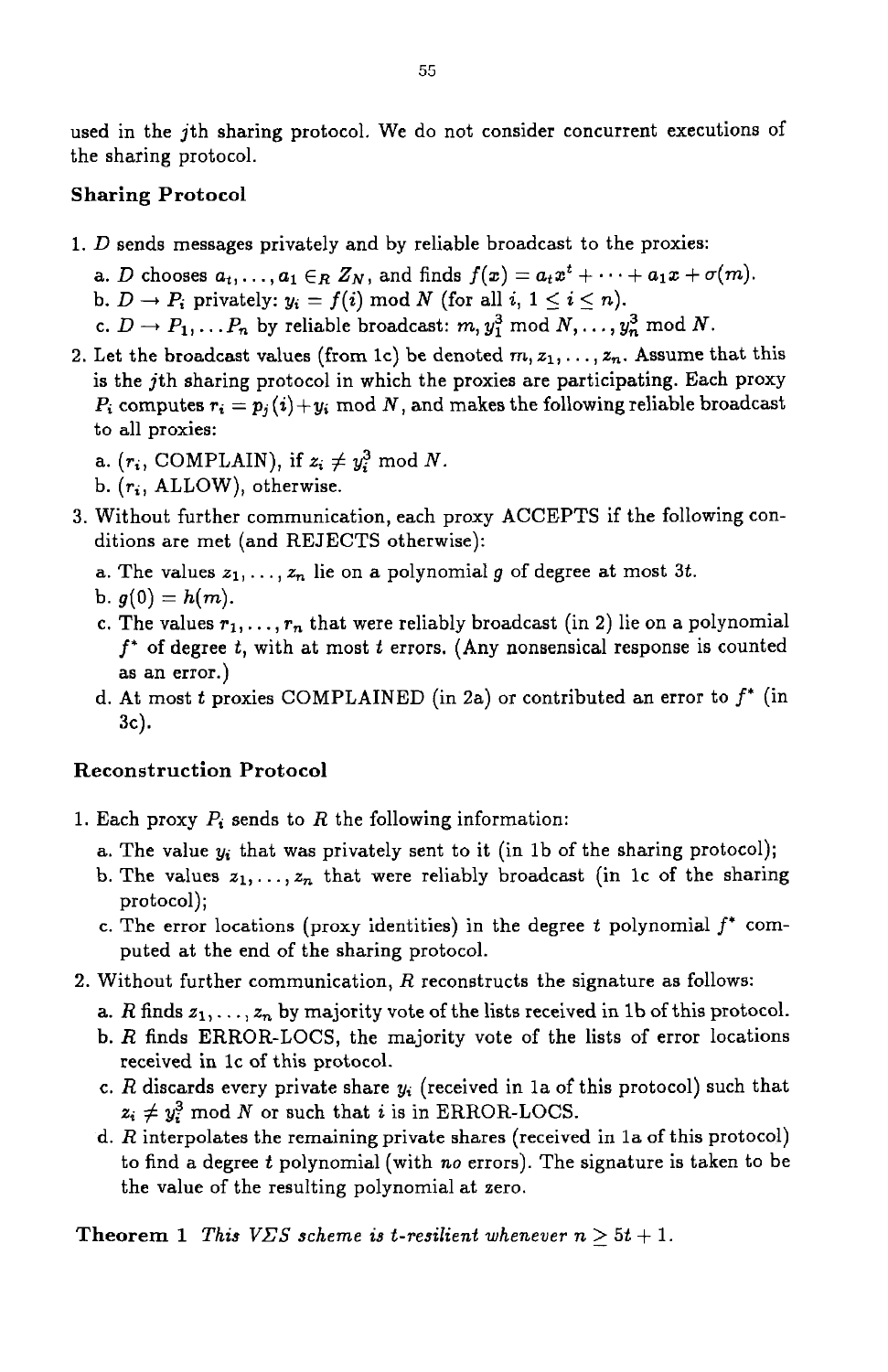*Proof.* It suffices to show that the three conditions for t-resilience are satisfied. Suppose at most *t* proxies are faulty.

**Completeness:** If the dealer is honest, then  $z_1, \ldots, z_n$  lie on the polynomial  $g(x) = (f(x))^3$ , which is of degree at most 3t (since the degree of f is at most t). So, each honest proxy will recover **g** through interpolation. Only a faulty proxy will complain or give a bad  $r_i$  in step 2, so at most  $t$  are seen to do so by each honest proxy. Thus all honest proxies will accept.

**Soundness:** We claim that the reconstruction protocol will be successful, and all honest proxies will accept, whenever any honest proxy accepts at the end of the sharing protocol. Let  $\hat{y}_i$  be the value sent privately by the (possibly faulty) dealer  $\hat{D}$  to  $P_i$ , let  $m, \hat{z}_1, \ldots, \hat{z}_n$  be the values broadcast by  $\hat{D}$  to the proxies, and let  $\hat{r}_i$  be the value broadcast by  $P_i$  to the other proxies. If any honest proxy accepts during the sharing protocol, then every honest proxy will accept (since the information on which they base their decisions was all received by reliable broadcast). It suffices to show that the reconstruction will be successful when all honest proxies accept.

If all honest proxies accept, then all found the same degree *t* polynomial through  $\hat{r}_1, \ldots, \hat{r}_n$  with at most *t* errors. Since all honest proxies agree on the polynomial, all sent the same error locations to  $R$ , and so ERROR-LOCS will consist of exactly these locations (by majority vote). R will also recover  $\hat{z}_1, \ldots, \hat{z}_n$ exactly as they were reliably broadcast by  $\ddot{D}$ , again by majority vote from the honest proxies. Since a degree *t* polynomial passes through  $\hat{r}_1, \ldots, \hat{r}_n$  minus points at ERROR-LOCS, a (different) degree  $t$  polynomial  $\tilde{f}$  passes through  $\hat{y}_1, \ldots, \hat{y}_n$  minus points at ERROR-LOCS and faulty proxies (except with negligible probability). The points  $\hat{y}_1, \ldots, \hat{y}_n$  minus points at complainer locations and faulty proxies have cubes that agree with  $\hat{z}_1, \ldots, \hat{z}_n$ .

Let  $\hat{g}$  be the unique degree 3t polynomial that passes through  $\hat{z}_1, \ldots, \hat{z}_n$ . Then  $\hat{f}^3$  and  $\hat{g}$  agree at the points of all proxies minus complainers, error locations, and faulty proxies. Thus they have at least  $n-2t \geq 3t+1$  points in common. Since both are degree 3t, this means that  $\hat{f}^3 = \hat{g}$ . Thus it only remains to be shown that R recovers  $\hat{f}$ . The points from all honest proxies, minus error locations and complainers, are included in the interpolation by  $R$ , and a point from a faulty proxy is included only when it lies on  $\tilde{f}$  (since otherwise its cube will be inconsistent). Hence at least  $t + 1$  points are included, and so  $\hat{f}$  is recovered.

**Secrecy:** For every sharing protocol that is executed with an honest dealer, the adversary sees a random degree *3t* polynomial *g* that passes through the hash of the document, a random degree *t* polynomial *f'* (together with "allow" messages from the honest proxies), and at most *t* points on the cube root of **g.**  This probability distribution can be sampled by an adversary who knows only the document that is being signed: choose *f* \* at random; choose *t* random values to be the cube roots, cube them, and then find a random degree *3t* polynomial **g**  that passes through the hash of the document and the cubes  $(t + 1 \text{ points})$ . For any computation that involves participation in sharing protocols, the adversary could perform an equivalent computation by simulating its participation instead.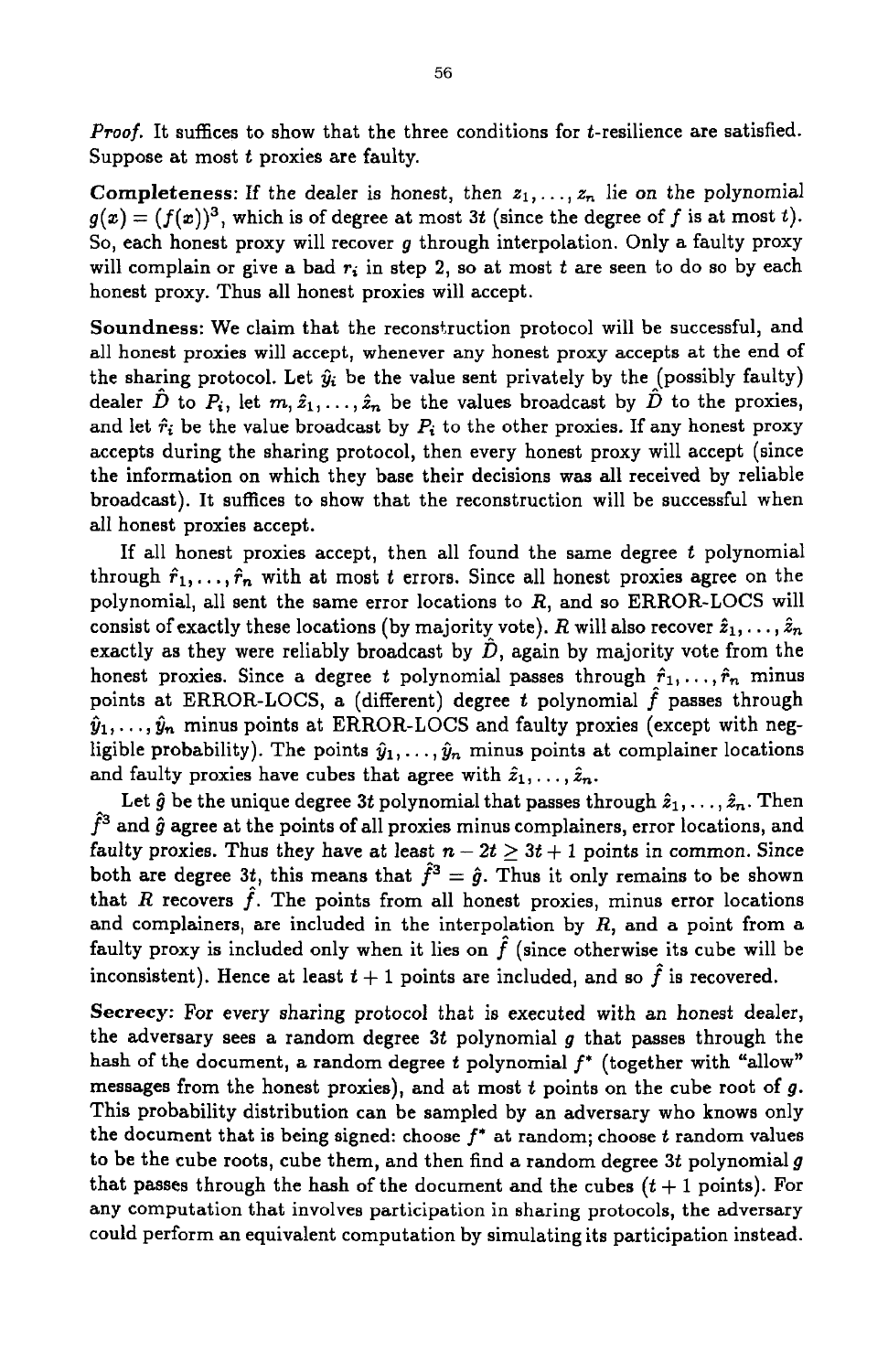### **4.2 Rabin Signatures**

Using Rabin's signature scheme,  $\sigma(m) = \sqrt{h(m)} \text{ mod } N$ , where *h* is a one-way hash function and the factorization of *N* is the private key of the signer. The same scheme as for RSA signatures now works (with squares instead of cubes). Protection against *t* faulty proxies requires  $n \geq 4t + 1$ .

#### *5*  **VCS for Discrete Log Based Signatures**

In this section, we present  $V\Sigma$ S schemes for discrete log based signature schemes, illustrating our methods with ElGamal and Schnorr signature schemes.

### **5.1 Verifiable Discrete Log Sharing**

Central to our VES schemes is a scheme to verifiably share the discrete **log** of a public value. This scheme is essentially the Verifiable Secret Sharing scheme due to Pedersen [21], although small differences arise from differences in security models. We assume that *p,q,g* are known to all parties before the start of the protocol, where  $p$  is a large prime,  $q$  is a large prime factor of  $p-1$ , and where *g* has order *q* in  $Z_p^*$ , i.e.,  $\langle g \rangle = \{g^1 \text{ mod } p, \ldots, g^{p-1} \text{ mod } p\}$  has *q* elements. The dealer broadcasts  $\alpha$  and shares a value  $\beta$ , claiming that (1)  $\alpha \in \langle g \rangle$ , and (2)  $\beta$  is the discrete log of  $\alpha$  modulo  $p$  with respect to the base  $g$ . The sharing protocol ends with the proxies convinced of this claim.

# **Sharing Protocol**

- 1. *D* sends messages privately and by reliable broadcast to the proxies:
	- a. *D* chooses  $a_t, \ldots, a_1 \in R \ Z_q$ , and finds  $f(x) = a_t x^t + \cdots + a_1 x + \beta$ . b.  $D \rightarrow P_i$  privately:  $\beta_i = f(i) \text{ mod } q$  (for all  $i, 1 \leq i \leq n$ ).
	- c.  $D \to P_1, \ldots, P_n$  by reliable broadcast:  $\alpha, g^{a_1} \mod p, \ldots, g^{a_n} \mod p$ .
- makes the following reliable broadcast to all proxies: a. COMPLAIN if  $g^{\beta_i} \not\equiv \alpha \prod_{j=1}^t (u_j)^{i^j} \mod p$ . 2. Let the broadcast values (from 1c) be denoted  $\alpha, u_1, \ldots, u_t$ . Each proxy  $P_i$ 
	- b. ALLOW otherwise.
- **3.** Without further communication, each proxy ACCEPTS if the following are true (and REJECTS otherwise):
	- a. At most *t* proxies COMPLAINED (in 2a). **(Any** nonsensical response is counted **as** a COMPLAIN.)
	- b.  $\alpha^q \equiv 1 \mod p$ .

### **Reconstruction Protocol**

- 1. Each proxy *P,* sends to *R* the following information:
	- a. The value  $\beta_i$  that was privately sent to it (in 1b of the sharing protocol);
	- b. The values  $\alpha, u_1, \ldots, u_t$  that were reliably broadcast (in 1c of the sharing protocol);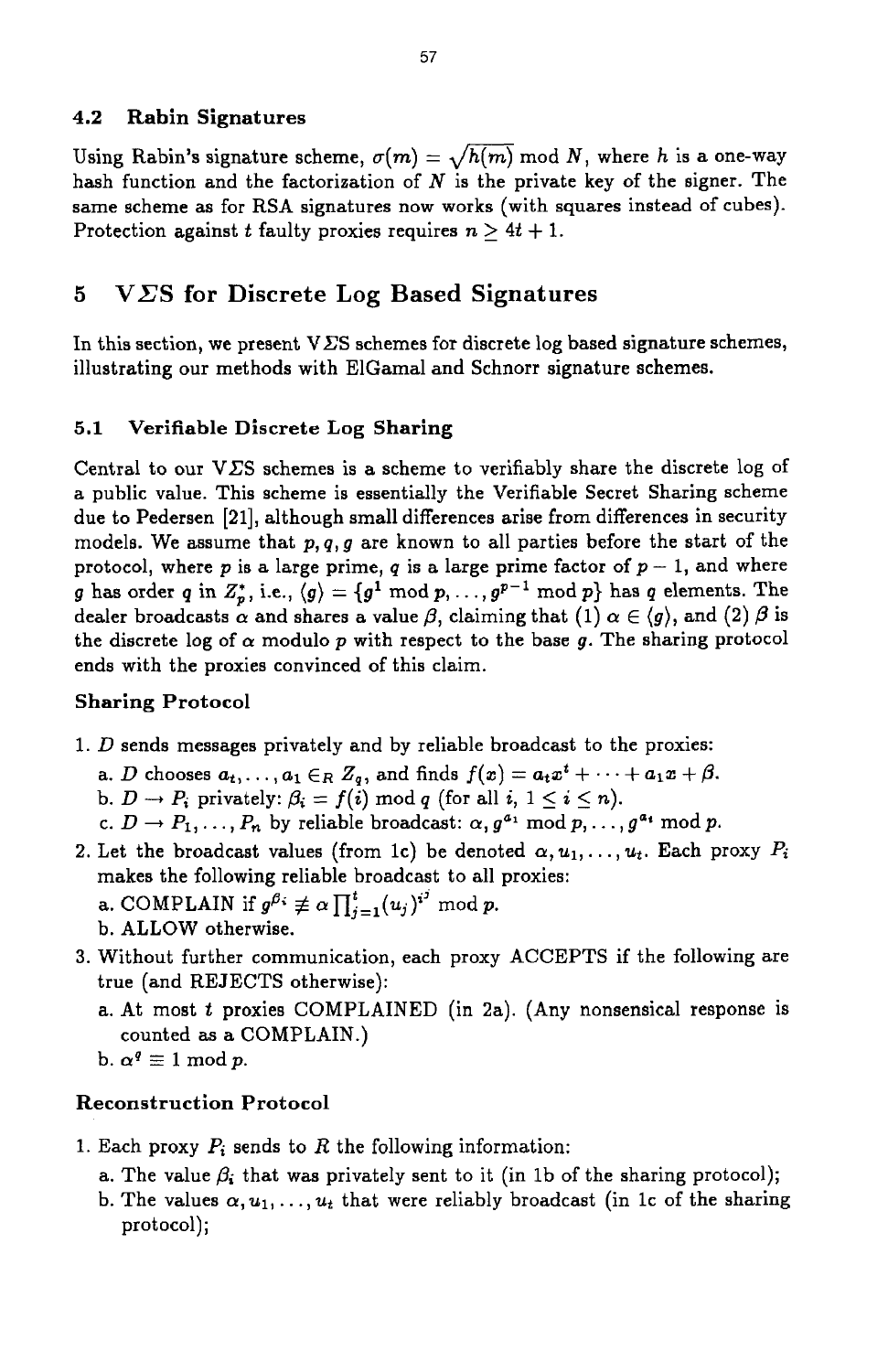- 2. Without further communication, R finds the discrete log of  $\alpha$  as follows:
	- a. R finds  $\alpha, u_1, \ldots, u_t$  by majority vote of the lists received in step 1b of this protocol.
	- b. *R* discards every private share  $\beta_i$  (received in 1a of this protocol) that is inconsistent with  $\alpha, u_1, \ldots, u_t$ , i.e., if  $g^{\beta_i} \not\equiv \alpha \prod_{i=1}^t (u_j)^{i^j} \mod p$ .
	- c.  $R$  interpolates the remaining private shares (received in 1a of this protocol) to find a polynomial in  $Z_q[x]$  of degree at most *t* (with *no* errors). The discrete log is taken to be the value at zero of this polynomial.

The definition of t-resilience for V*E*S from Section 3.1 can be extended in the obvious way to log sharing schemes. For the proof (of soundness) of the following theorem, it will be useful to define the "g-log" of an element of  $Z_p^*$ . Choose **g**<sub>1</sub>,...,  $g_k$  such that every element  $y \in Z_p^*$  can be written as  $g^z \prod_{i=1}^k g_i^{z_i} \mod p$  $g_1, \ldots, g_k$  such that every element  $y \in Z_p^*$  can be written as  $g^z \prod_{i=1}^k f_i$  for exactly one  $z, 0 \leq z \leq q-1$ . Call z the "g-log" of y mod p.

**Theorem 2** *This log sharing scheme is t-resilient whenever*  $n > 3t + 1$ *.* 

*Proof.* The conditions for t-resilience are met.

**Completeness:** No honest proxy complains in step 2a when the dealer is honest, and so at most *t* complaints are broadcast. Moreover,  $\alpha^q \equiv 1 \mod p$  for any  $\alpha \in \langle g \rangle$ , and so each honest proxy accepts.

**Soundness:** If any honest proxy accepts at the end of the sharing protocol, then all honest proxies accept (since the decision is based solely on information sent to all proxies by reliable broadcast). It suffices to show that reconstruction will be successful whenever all honest proxies accept. Let the broadcast from step Ic of the sharing protocol (and of step 2a of the reconstruction protocol) be  $\hat{\alpha}, \hat{u}_1, \ldots, \hat{u}_t$ . Let the private share sent to each proxy  $P_i$  in step 1b be  $\hat{\beta}_i$ . Let  $\hat{a}_j$  be the "g-log" of  $\hat{u}_j$  modulo p for all j,  $1 \leq j \leq t$ , i.e.,  $g^{\hat{a}_j} \equiv$  $\hat{u}_j \prod_{i=1}^k g_i^{z_{ji}}$  mod *p* (for some  $z_{j1}, \ldots, z_{jk}$ ). Let  $\hat{\beta}$  be the g-log of  $\hat{\alpha}$  modulo *p*, i.e.,  $g^{\hat{\beta}} \equiv \hat{\alpha} \prod_{i=1}^{k} g_i^{z_i} \text{ mod } p \text{ (for some } z_1, \ldots, z_k).$  Let  $\hat{f}(x) = \hat{a}_t x^t + \cdots + \hat{a}_1 x + \hat{\beta}.$ Suppose that  $(i, \hat{\beta}_i)$  passes the test in step 2b of the reconstruction protocol, and thus is used by R in its interpolation in step 2c. Then  $g^{\hat{\beta}} \equiv \hat{\alpha} \prod_{i=1}^{t}(\hat{u}_i)^{i'}$  mod p, and so  $g^{\hat{\beta}_i} \equiv \left( \prod_{i=1}^k g_i^{z_i'} \right) g^{\hat{\beta}} \prod_{j=1}^t g^{\hat{a}_j i^j} \mod p$  (for some  $z_1', \ldots, z_k'$ ), and thus step 2c of reconstruction, R will interpolate only points that lie on  $\hat{f}(x)$ . Furthermore, the interpolation will include all points from honest proxies who did not complain in step 2a of the sharing protocol. Since there are at least  $n-2t \geq t+1$ such points, R will successfully recover  $\hat{f}(x)$ , and thus find  $\hat{f}(0)$  mod q, the g-log of  $\hat{\alpha}$ . Since  $\hat{\alpha}$  passed step 3b of the sharing protocol,  $\hat{\alpha} \in \langle g \rangle$ , i.e., the g-log of  $\hat{\alpha}$ is in fact the discrete log of  $\hat{\alpha}$ .  $g^{\hat{\beta_i}} \equiv (\prod_{i=1}^k g_i^{z_i'})g^{\hat{f}(i)}$  mod *p*. By uniqueness of *g*-logs,  $\hat{\beta_i} \equiv \hat{f}(i)$  mod *q*. Thus, in

**Secrecy:** For every sharing protocol that is initiated by an honest dealer, the adversary controlling *t* faulty proxies sees (1) the element  $\alpha \in \langle g \rangle$  whose discrete log is to be shared, (2)  $g^{a_1} \mod p, \ldots, g^{a_t} \mod p$ , for random  $a_1, \ldots, a_t \in_R Z_q^*$ , and (3) *t* points on  $f(x) = a_t x^t + \cdots + a_1 x + \beta$  mod *p* where  $\beta$  is the discrete log of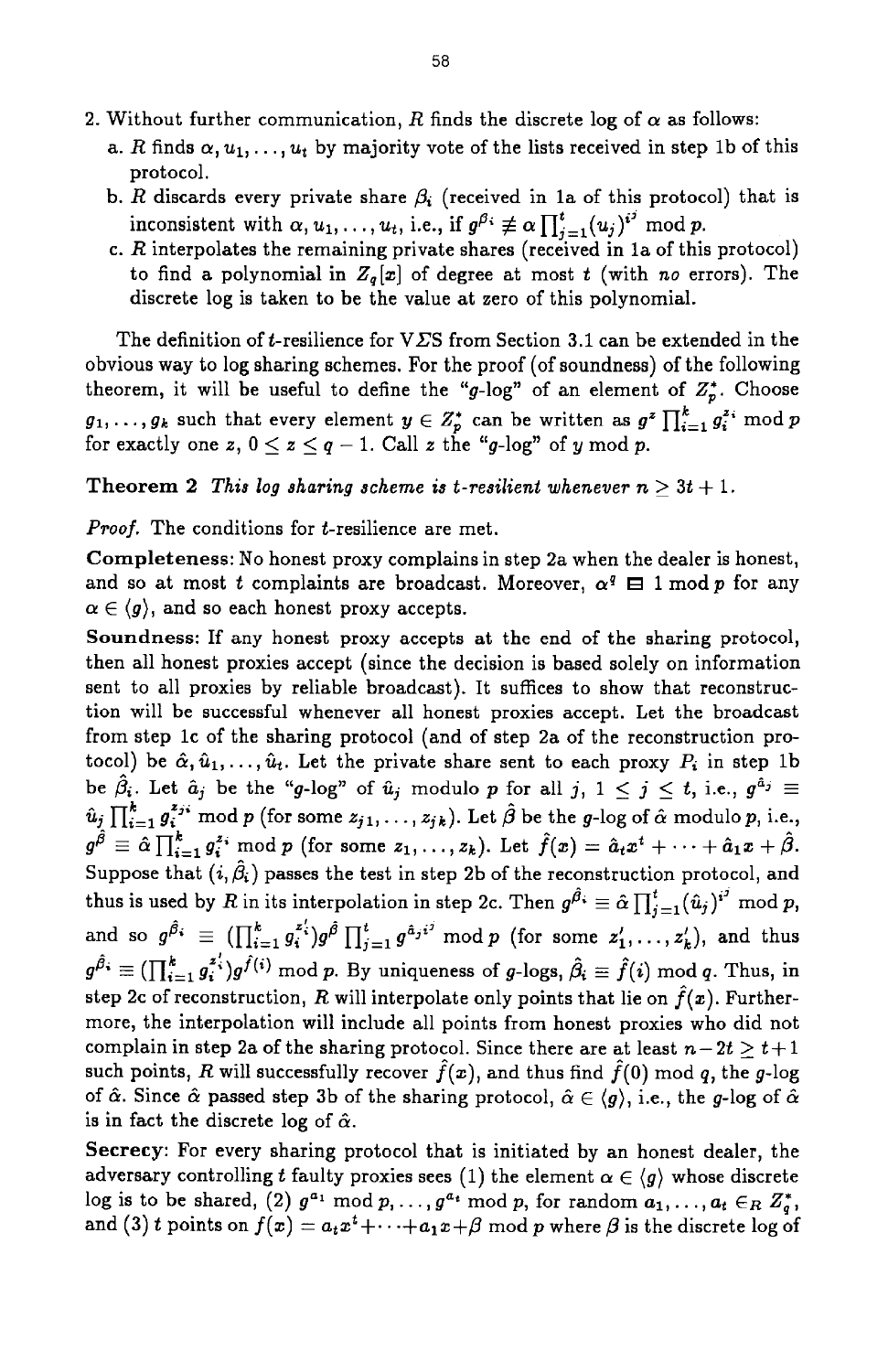$\alpha$ . Suppose that the faulty proxies are  $P_1, \ldots, P_t$ . The probability distribution of the adversary's view of the protocol can be sampled by an adversary who knows only  $\alpha$ , as follows. Choose the t points to be  $(1,\beta_1), \ldots, (t,\beta_t)$ , where  $\beta_1, \ldots, \beta_t \in_R Z_q$ . Let  $b_{ij}$  be the *i*, *j* entry of the inverse of the Van der Monde matrix whose *i, j* entry is  $i^j$ ,  $0 \le i, j \le t$ . Then each  $u_i = g^{a_i} \mod p$  can be computed by  $u_i = (\alpha)^{b_{i0}} \prod_{i=1}^{t} (g^{\beta_j b_{ij}}) \mod p$ .

### **5.2 ElGamal Signatures**

Using the log sharing scheme from Section 5.1 (or simple variants), we can construct **VES** schemes for many variants of ElGamal signature [12]. For example, let the public key be *g,p,* **y** where p is a large prime with large prime factor *q,*  **g** has order **q** in  $Z_p^*$ , and  $y = g^x \mod p$  for some *x*. Let the private key be *x*. The signature of a document m is given by  $\sigma(m) = [r, s]$ , where  $r = g^k \mod p$ for  $k \in R$   $Z_q$ , and where  $s = k^{-1}(m - xr) \mod q$ . A signature can be publicly verified by checking that  $g^m \equiv y^r r^s \mod p$ . This is a slight modification of the original scheme proposed by ElGamal (computing **s** modulo *q* instead of modulo  $p-1$ ).

Using the log sharing scheme from Section 5.1, we can construct a  $V\overline{\Sigma}S$ scheme for this signature scheme. The dealer *D* reliably broadcasts *m,r* to all proxies. Each proxy can now compute  $g^m y^{-r} \equiv g^{m-xr} \equiv r^s \bmod p$ . D now uses the scheme from Section 5.1 to verifiably share **s** to the proxies, i.e., to verifiably share the log of *r'* modp with respect to the base *r.* Instead of step 3b of the sharing protocol, the proxies verify that  $r^q \equiv 1 \mod p$ .

The reconstruction protocol for the  $V\bar{Z}S$  scheme is essentially the same as the reconstruction protocol for the discrete log sharing scheme. The only modification **is** that each proxy also sends *r* to the reconstructor, who determines the actual *r* by majority vote.

**Theorem 3** This  $V\Sigma S$  scheme is *t*-resilient whenever  $n \geq 3t + 1$ .

*Proof.* The conditions for t-resilience are met.

**Completeness:** When the dealer is honest, each honest proxy accepts the log sharing protocol, and verifies that  $r^q \boxminus 1 \mod p$ , and thus accepts.

**Soundness:** Suppose that the (possibly faulty) dealer broadcasts  $m, \hat{r}$  to the proxies. If  $\hat{r}^q \equiv 1 \mod p$ , then  $\hat{r}$  has order *q* in  $Z_p^*$ , and thus the assumptions for the discrete log sharing scheme are met. The old step 3b of the sharing protocol of the discrete log scheme is unnecessary, since  $\hat{r}^i \boxminus g^m y^{-\hat{r}}$  mod p is known to have order *q* by construction. If the honest proxies accept the log sharing protocol, then reconstruction will successfully recover  $\hat{s}$  such that  $\hat{r}^{\hat{s}} \equiv g^m y^{-\hat{r}}$  mod p. Thus  $g^m \equiv y^{\hat{r}} \hat{r}^{\hat{s}}$  mod p, i.e.,  $[\hat{r}, \hat{s}]$  is a valid signature of m.

**Secrecy:** The adversary chooses a random  $r \in \langle g \rangle$ , and then simulates the log sharing protocol for  $g^m y^{-r}$  mod p, as described in part 3 of the proof of resilience for log sharing (Theorem 2).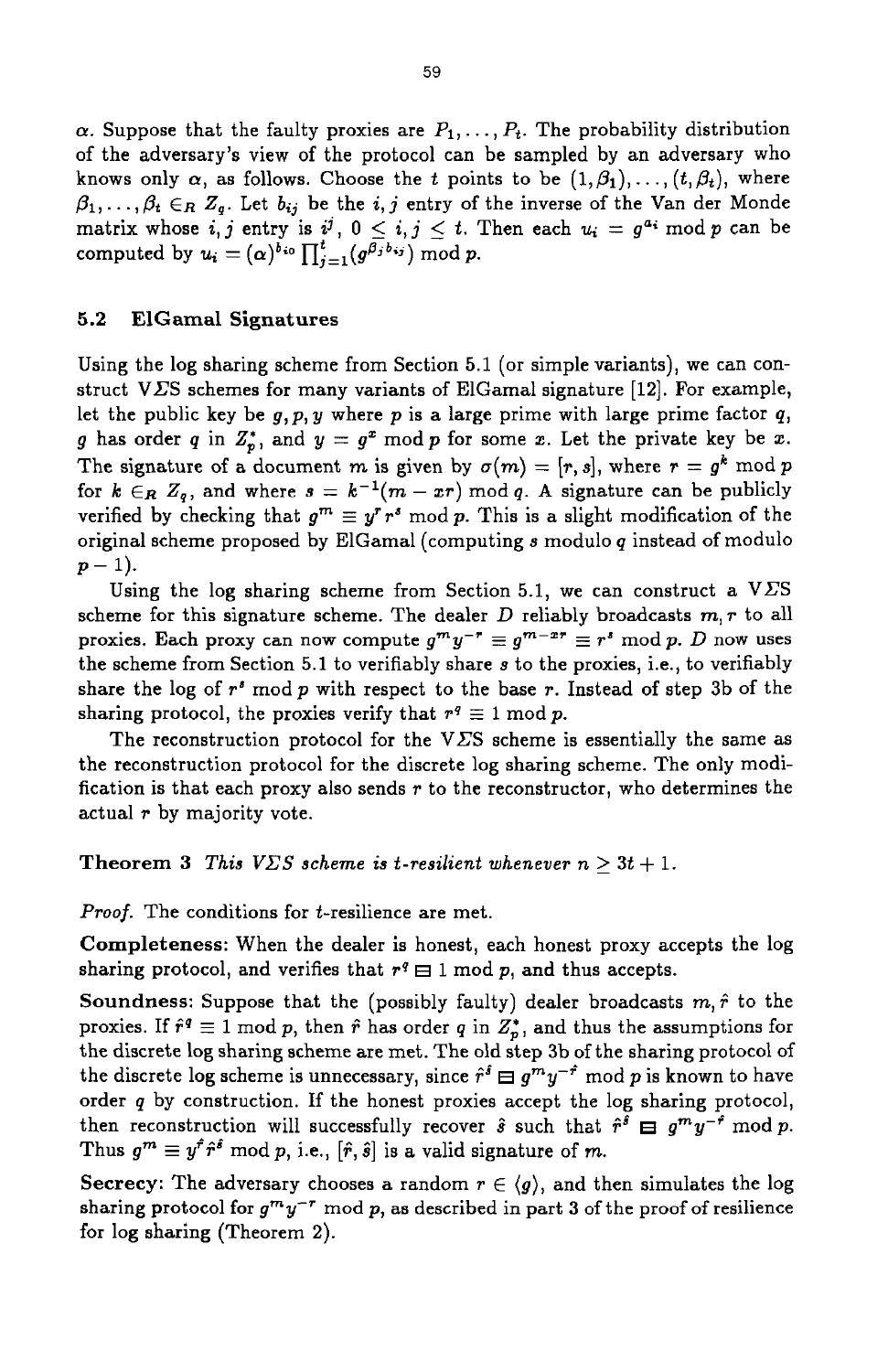### **5.3 Schnorr Signatures**

In a Schnorr signature, the public key is *g,p,y* where *p* is a large prime, *4* **is**  a large prime factor of  $p-1$ ,  $q$  has order  $q$  in  $Z_p^*$ , and  $y = g^2$  mod  $p$  for some x. The private key is x. The signature of a document m is given by  $\sigma(m) =$  $[c, z]$  where  $c = h(g^r \mod p, m)$  for random  $r$  and one-way hash function  $h$ , and where  $z = cx + r \mod q$ . A signature can be publicly verified by checking that  $c = h(g^zy^{-c} \mod p, m).$ 

Using the log sharing scheme from Section 5.1, we can construct a  $V\overline{\Sigma}S$ scheme for Schnorr signatures. The dealer D reliably broadcasts *m, c, u* to all proxies, where  $u = g^z \mod p$ . *D* shares z with the proxies so that they are convinced they hold shares of the log of *u* mod p with respect to the base *g.* The proxies accept if they accept the log sharing protocol and  $c = h(uy^{-c} \mod p, m)$ . In the reconstruction protocol, *R* finds *u,c* by majority vote from the proxies, and reconstructs **z** as in the log sharing scheme.

**Theorem 4 This V** $\sum$ **S scheme is** *t***-resilient whenever**  $n \geq 3t + 1$ **.** 

*Proof.* The conditions for t-resilience are met.

**Completeness:** When the dealer is honest, each honest proxy accepts the log sharing protocol, and sees that  $c = h(uy^{-c} \mod p, m)$ .

**Soundness:** Suppose that the (possibly faulty) dealer broadcasts  $m, \hat{u}, \hat{c}$  to all proxies. If the honest proxies accept, then (1)  $\hat{c} = h(\hat{u}y^{-\hat{c}} \mod p, m)$  and (2) *R* will recover  $\hat{z}$  as the log of  $\hat{u}$  mod  $p$  with respect to the base g. Thus  $\hat{c}$  =  $h(g^2y^{-\hat{c}} \mod p, m)$ , i.e.,  $[\hat{c}, \hat{z}]$  is a valid signature of *m*.

**Secrecy:** The adversary chooses a random *r*, finds  $w = q^r \mod p$ , finds  $c =$  $h(w, m)$ , and finds  $u = wy^c \mod p$ . The adversary then follows the simulation from part **3** of the proof of resilience for log sharing (Theorem 2).

# **6 VES for the DSA with Heuristic Secrecy**

In this section, we consider  $V\Sigma S$  schemes for which the secrecy requirement is weakened. Previously, we have required that the adversary learns nothing from participating in these protocols, in the strong sense that its view could be simulated without participation. We replace this with a heuristic condition that the adversary appears *to* learn nothing *useful.* Of course, it is impossible to prove such an informal condition.

In the **DSA,** the public key **is** *g,* y, p, *q* where p is **a** large prime, *q* is **a** large prime factor of  $p-1$ ,  $g$  is a generator of  $Z_q^*$ , and  $y = g^x \mod p$  for some private key  $x \in Z_q^*$ . The signature of a document *m* is  $\sigma(m) = [r, s]$ , where  $r = (g^k \text{ mod } 2)$ p) mod *q* for some  $k \in_R Z_q^*$ , and where  $s = k^{-1}(h(m) + xr) \mod q$  for a oneway hash function *h* into  $Z_q^*$ . To verify a signature, anyone can check that  $r =$  $(g^{u_1}y^{u_2} \bmod p)$  mod *q*, where  $u_1 = h(m)s^{-1} \bmod q$ , and where  $u_2 = rs^{-1} \bmod q$ .

**A** VES scheme with heuristic secrecy for **DSA** proceeds as follows. *D* reliably broadcasts  $m, s, \alpha$  to all proxies, where  $\alpha = y^{u_2} \mod p$ . *D* does a verifiable share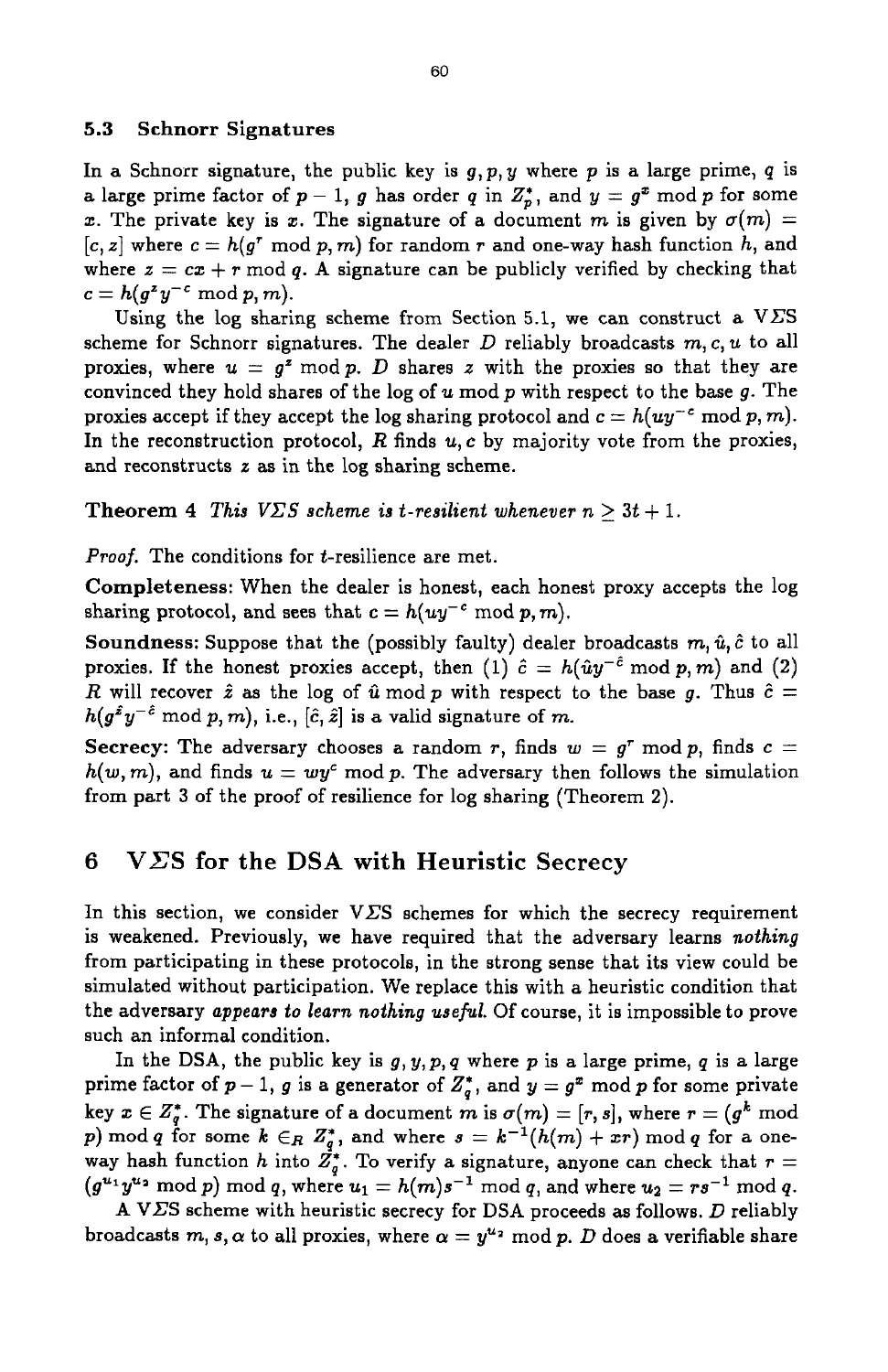of  $u_2$  to the proxies so that they are convinced it is the log of  $\alpha$  mod  $p$  with respect to the base **y.** The proxies accept if they accept the log sharing protocol, and if  $y^u \equiv \alpha^s \mod p$ , where  $v = (g^{u_1} \alpha \mod p) \mod q$ . The signature will be easy to reconstruct since  $r = u_2 s \mod q$ .

**Theorem 5** This  $V\Sigma S$  scheme is t-resilient with heuristic secrecy whenever  $n \geq 1$  $3t + 1$ .

*Proof.* The conditions for t-resilience with heuristic secrecy are met.

**Completeness:** When the dealer is honest, each honest proxy accepts the log sharing protocol. Furthermore, the test  $y'' \equiv \alpha^s \mod p$  will succeed for every honest proxy, since it compares values that were reliably broadcast by the dealer.

**Soundness:** Suppose that the (possibly faulty) dealer broadcasts  $m, \hat{s}, \hat{\alpha}$  to the proxies. If the honest proxies accept the log sharing protocol, then reconstruction will successfully recover  $\hat{u}_2$ , the y-log of  $\hat{\alpha}$  mod p. *R* will reconstruct the signature to be  $[\hat{u}_2 \hat{s} \text{ mod } q, \hat{s}]$ . We claim that this is a valid signature of  $m: y^{\hat{u}_2\hat{s}} \equiv \hat{\alpha}^{\hat{s}} \equiv y^{\hat{y}} \equiv y^{(g^{\hat{u}_1}\hat{\alpha} \mod p) \mod q} \mod p$ , and thus  $\hat{u}_2\hat{s} \mod q = 0$  $(g^{a_1}\hat{\alpha} \mod p) \mod q = (g^{a_1}y^{a_2} \mod p) \mod q$ . Thus  $[\hat{u}_2\hat{s} \mod q, \hat{s}]$  passes the test for being a valid signature of *m.* 

**Heuristic Secrecy:** An adversary controlling t faulty proxies sees  $m, s, \alpha$  and  $t$ shares of  $u_2$ . The *t* shares reveal no useful information, since they come from a distribution that is uniformly random. There appears to be no way to recover  $r$ from  $m, s, \alpha, y$  without an ability to take discrete logs, but it is difficult to prove this because of the complex dependencies among these values.

# **7 Performance**

**As** described in Section 1, this work was motivated by a practical effort to experiment with a number of financial trading vehicles in real systems. We have implemented the **VZS** schemes described here as part of this effort. Our present implementation uses the arbitrary precision arithmetic package of Cryptolib  $[18]$ and the reliable multicast protocol of Rampart [23]. This reliable multicast protocol, which incorporates timeouts into its methods of fault detection and recovery, satisfies the "reliable broadcast" portion of our communication model, under the assumption that messages from honest parties induce timeouts in other honest parties sufficiently infrequently.

A brief summary of the performance for our implementation, in the case of **no** failures, is shown in Table 1 (see Section 1). The tests described in Table 1 were performed among user processes on a network of moderately loaded, single processor SPARCstation **10s** running SunOS 4.1.3. The moduli *N* **(for RSA**  and Rabin) and  $p$  (for ElGamal, Schnorr, and DSA) were 512 bits long in these tests. The modulus *q* was 160 bits long for Schnorr and DSA, and 511 bits long for ElGamal. The column titled "share time" describes the mean latency in milliseconds (ms) of the sharing protocol for each  $V\overline{\Sigma}S$  scheme presented, beginning when the dealer initiates the protocol and ending when the proxies accept. **This**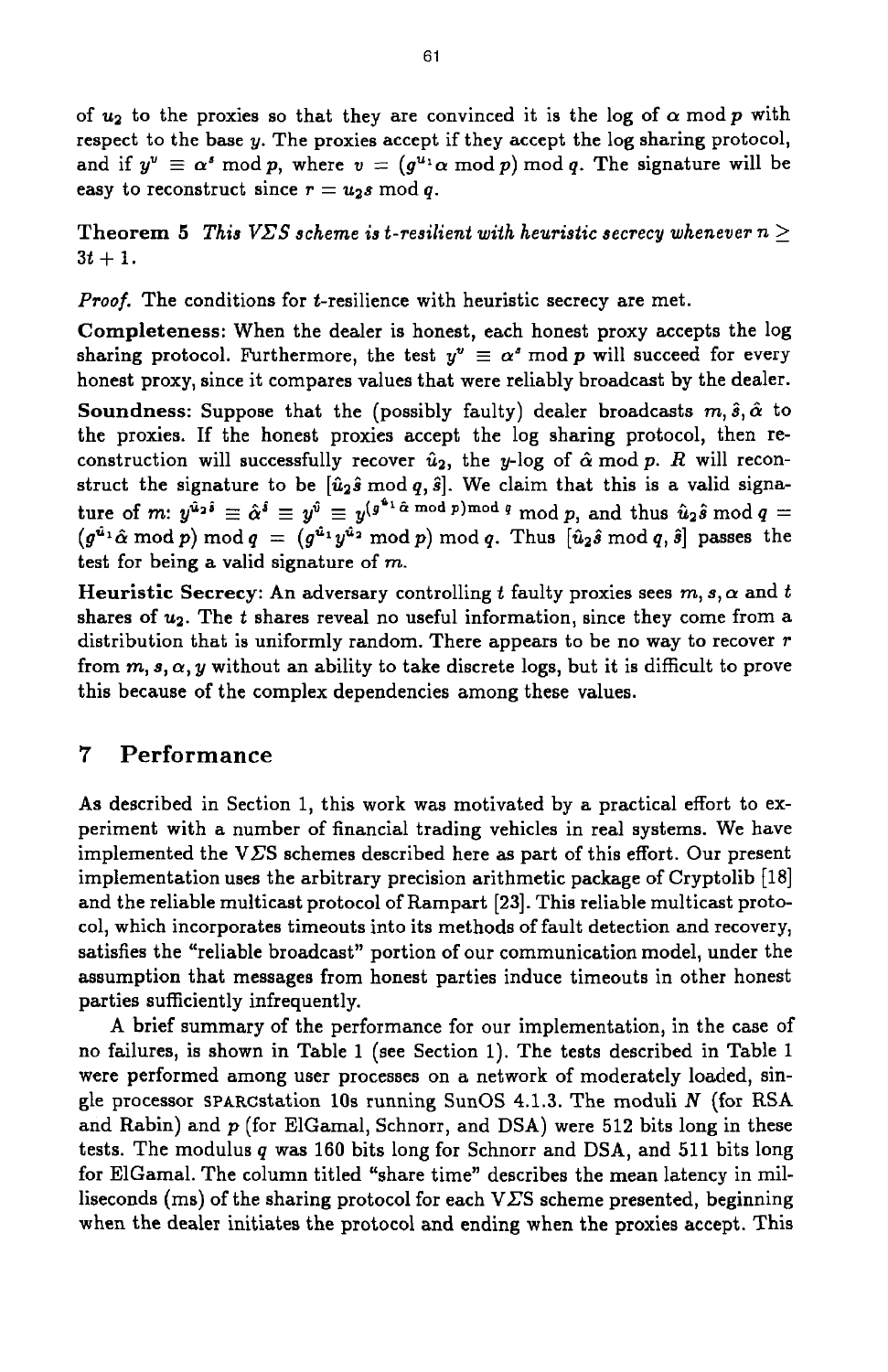cost includes the computational costs incurred by the dealer and the proxies, as well as the communication latency of the  $n + 1$  reliable multicasts. The private messages from the dealer to the proxies are piggybacked on the dealer's reliable multicast, each encrypted so that only the intended proxy can decipher it **(using** symmetric key encryption in our implementation). The column titled "recon time" shows the computational latency incurred by the reconstructor in the reconstruction protocol of each  $VES$  scheme. The latency of the communication from the proxies to the reconstructor (and the accompanying voting at the reconstructor) is not included in these times, because for some applications that we envision, proxies may not communicate to the reconstructor simultaneously.

The experience of implementing these schemes revealed a number of opportunities to exploit concurrency and precomputation to improve the latency of the protocols. For instance, in each scheme a proxy can perform many of the tests for determining acceptance or rejection in parallel with reliably multicasting its ALLOW/COMPLAIN message, because many of these tests depend only on information multicast from the dealer. In addition, since polynomial interpolation is used heavily in these protocols, it is useful to compute the interpolation coefficients (i.e., the quantities  $c_i$ ; see Section 3.2) prior to executing the protocol, if the modulus is known in advance. The numbers in Table 1 reflect the **use** of both of these optimizations. Moreover, the noisy interpolation steps in the RSA and Rabin schemes were optimized for the case  $t = 1$ ; see [3] for an algorithm for arbitrary *t.* The column labeled "precomp?~' in Table **1** refers only to the pre-sharing of polynomials in the RSA and Rabin schemes, and not to the local precomputation of interpolation coefficients in all of the implementations.

### **8 Conclusions**

We have identified a new cryptographic primitive for protecting digital signatures, called Verifiable Signature Sharing, and have provided practical implementations of this primitive for RSA, Rabin, ElGamal, Schnorr, and **DSA** signatures. Our experimental data confirms that these techniques perform sufficiently well to be useful in a wide range of applications, including the integration of digital cash into secure protocols. In a separate paper **[14],** we describe the use of these techniques to construct a secure distributed auctioning system.

For some of our  $VES$  schemes, further speed-ups are possible by making small modifications to the underlying signature scheme. It is an intriguing open question to find new signature schemes that best balance the efficiencies of signature construction, signature verification, and verifiable signature sharing.

### **References**

- 1. D. Beaver, S. Micali, and P. Rogaway, "The round complexity ofsecure protocols," **ACM** STOC **1990, 503-513.**
- **2. M.** Ben-Or, **S.** Goldwasser, and **A.** Wigderson, "Completeness theorems for **non**cryptographic fault-tolerant distributed computation," **ACM** STOC **1988, 1-9.**